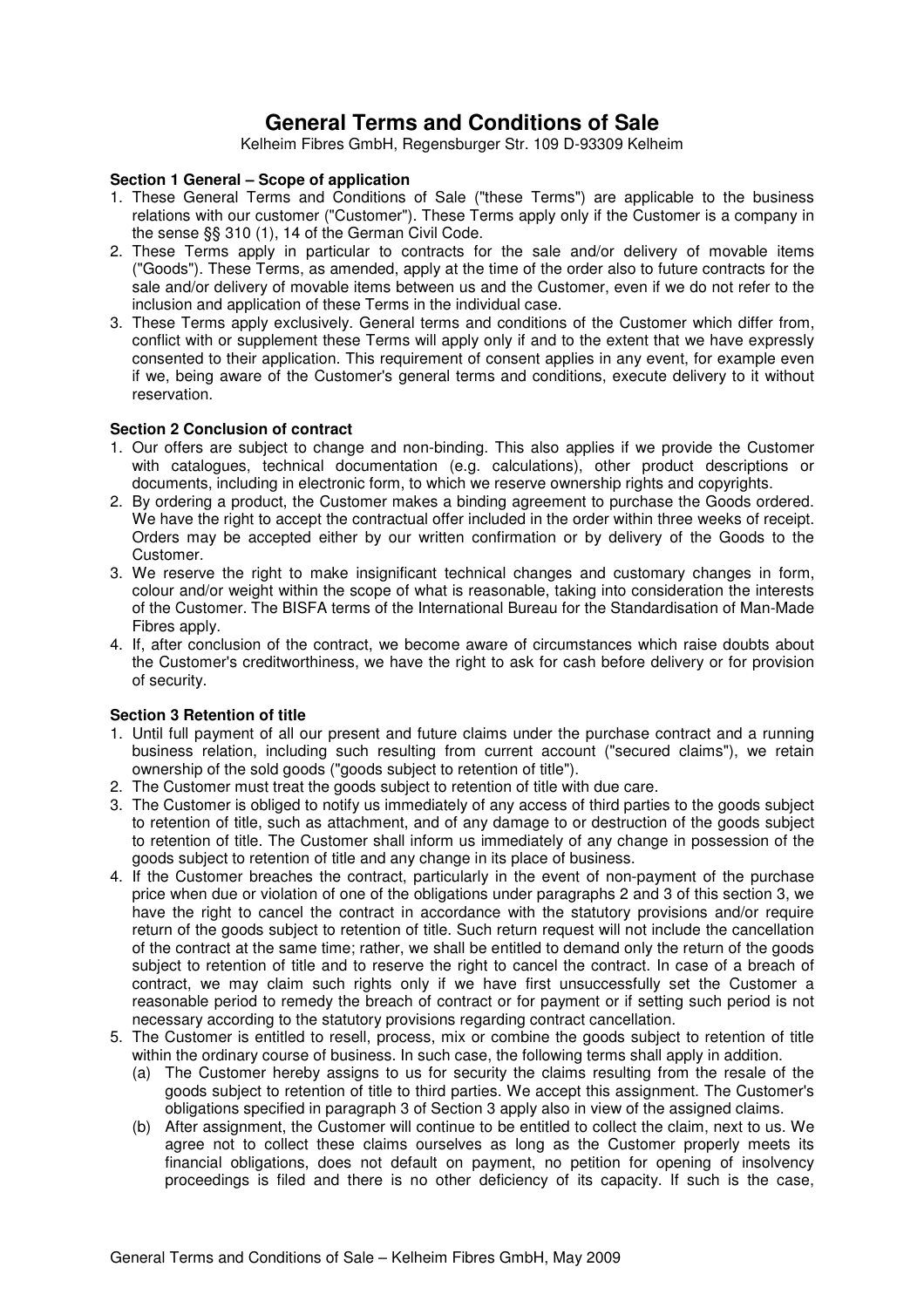however, we may demand that the Customer disclose all assigned claims as well as the name and address of the third parties and provide all other information required for collecting the claims, including associated documents, and notify the third parties of the assignment.

- (c) Any processing or transformation of the goods subject to retention of title will be made in the name and for the account of Kelheim Fibres GmbH as the manufacturer. If the goods subject to retention of title are processed with other items not owned by us, we will acquire joint ownership of the new product in the ratio of the value of the goods subject to retention of title (purchase price plus VAT) plus the value of the processing to the value of the newly created item.
- (d) If the goods subject to retention of title are inseparably mixed with or combined into one uniform product with items not owned by us, we will acquire joint ownership of the new product in the ratio of the value of the goods subject to retention of title (purchase price plus VAT) to the value of the other mixed/combined items at the time of such mixing/combination. If the goods subject to retention of title are mixed/combined with other items in such a manner that one of the other items must be considered the main item, the Customer will assign to us, to the extent that the main item is owned by it, co-ownership in the ratio of the value of the goods subject to retention of title (purchase price plus VAT) to the value of the main item.
- 6. If the realisable value of the securities exceeds our claims by more than 10%, we will release securities of our choice at the request of the Customer.
- 7. The Customer is obligated to insure the goods subject to retention of title with the diligence of a prudent businessman and, if so requested, to provide proof of the conclusion of such insurance. The Customer hereby assigns its l claims under such insurance to us. We accept this assignment.
- 8. If our retention of title ceases to be valid in the event of deliveries to foreign countries or for other reasons, the Customer must immediately provide to us collateral over the delivered goods or another form of security for our claims which is effective pursuant to the law of the country concerned and which is as close as possible to retention of title under German law.

#### **Section 4 Prices**

- 1. Unless agreed otherwise in the particular case, our prices apply ex works excluding packaging.
- 2. Our prices do not include statutory value added tax. If VAT is applicable, it will be shown separately on the invoice.
- 3. Any bank or similar charges incurred in the process of payment, costs for shipping and packaging, taxes, customs duties, charges, public duties and other incidental expenses shall be borne by the Customer, even if they were not known on conclusion of the contract.
- 4. We will charge the prices or values in Euro valid on the date of dispatch or performance of the contract, unless agreed otherwise.
- 5. If we increase the prices in the period between conclusion of the contract and making available / delivery of the Goods, the Customer shall be entitled to withdraw from the contract within a period of one week after announcement of the price increase. The right of withdrawal shall not apply to long-term supply contracts.

## **Section 5 Payment**

- 1. The purchase price, the prices for additional services and any advance costs pursuant to paragraph 3 of Section 4 are due for payment upon delivery of the Goods and receipt of the invoice by the Customer.
- 2. On expiry of 10 days after handover of the Goods and receipt of the invoice, the Customer will be deemed to be in default even if no demand for payment has been made.
- 3. During payment default, the purchase price shall bear interest of 8percentage points above the base interest rate pursuant to § 247 German Civil Code. We reserve the right to provide evidence of and claim greater default damage. Our claim to the commercial default interest (§ 353 German Commercial Code) remains unaffected.
- 4. Payment instructions, cheques and bills of exchange will only be accepted subject to special agreement and as conditional payment, with all collection and discount charges to the Customer's account.
- 5. If the Customer has defaulted on payment of an invoice, all outstanding liabilities become due for payment with immediate effect, and we are entitled to demand advance payment for the deliveries still outstanding or cash payment before delivery of the Goods without allowing the agreed period for payment. This also applies in the event of payment by an uncovered cheque, discontinuation of payments, bankruptcy of the Customer or the Customer's request for settlement.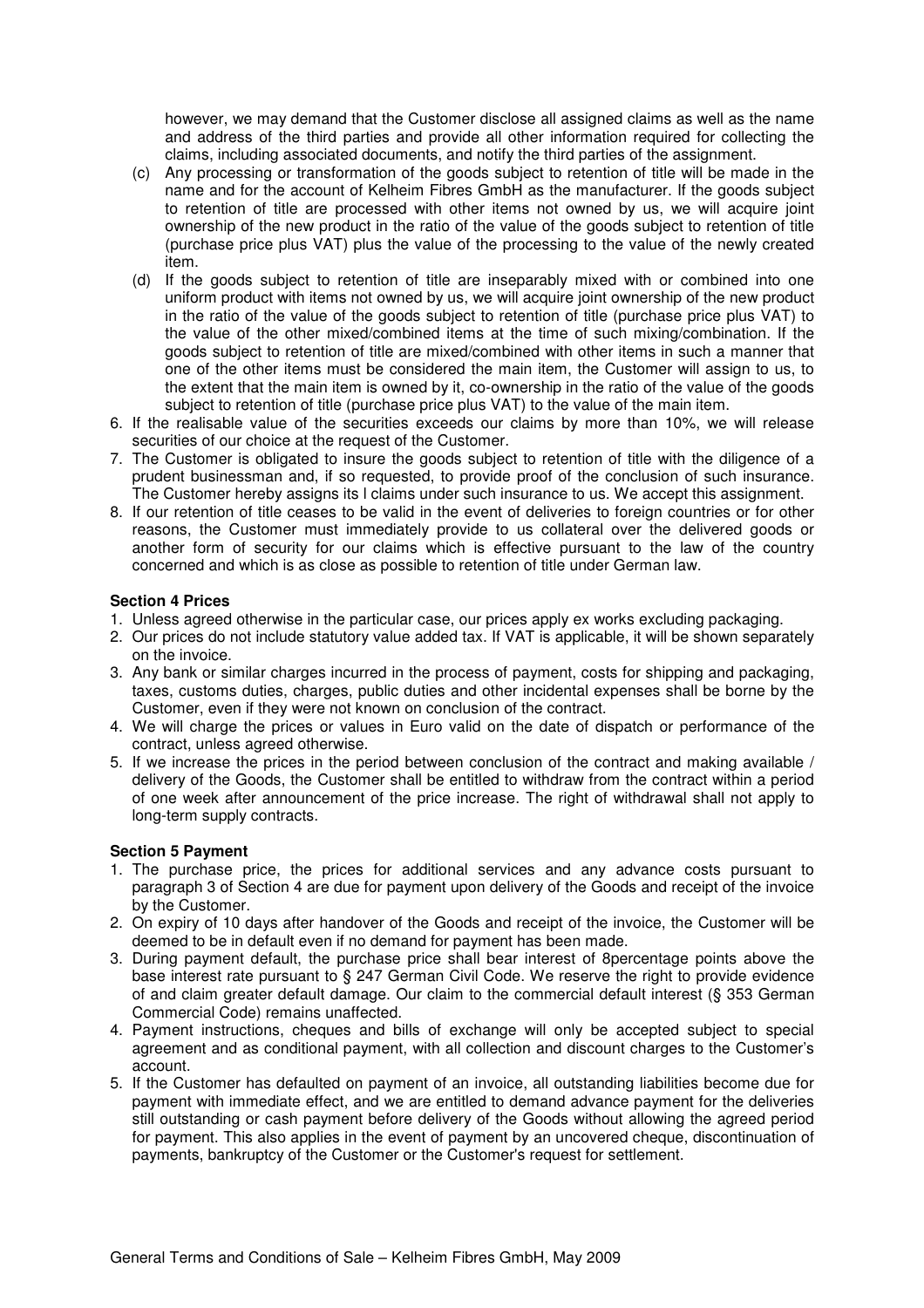### **Section 6 Offsetting and rights of retention**

- 1. The Customer shall be entitled to rights to setoff, rights to refuse performance and retention rights only to the extent that its rights and claims have become legally final or are undisputed.
- 2. Prior to payment of invoiced amounts due, including interest on defaulted payment, we are not obligated to perform any further delivery under any current contract.

#### **Section 7 Delivery and default on delivery**

- 1. Delivery will be made ex warehouse, which shall also be our place of performance. At the request and expenses of the Customer, the Goods will be delivered to another place of destination. Unless agreed otherwise, we will be entitled to determine ourselves the type of shipment (in particular, carrier, shipment channel, packaging).
- 2. The agreement of delivery dates and periods, which may be agreed on a binding or non-binding basis, must be made in writing. A delivery period or delivery deadline will be deemed met if the Goods have left our works or warehouse by expiry of the deadline. In those cases where the Goods cannot be shipped or are not to be shipped, notification of the readiness for shipment before expiry of the deadline will be sufficient.
- 3. Before any agreed delivery period can commence, all technical matters must have been clarified with the Customer and all obligations of the Customer duly and punctually met.
- 4. We have the right to make partial delivery if
	- (a) the partial delivery is usable for the Customer within the scope of the contractual purpose of use,
	- (b) the delivery of the remaining Goods ordered is secured, and
	- (c) no considerable additional expenditure and/or no considerable additional costs are thereby to be incurred by the Customer.
- 5. In case of delivery in Germany, 4 (four) weeks after the end of any non-binding delivery date or a non-binding delivery period, the Customer may request us in writing to deliver within a reasonable period of time. If delivery is made abroad, the preceding sentence shall apply with the proviso that the period can be set only 8 (eight) weeks after expiry of the non-binding delivery date or a nonbinding delivery period.
- 6. If this extension of the delivery time ends without delivery, the Customer is entitled to cancel the sales contract by making a written declaration in accordance with the applicable law and to claim damages instead of performance. These rights only apply to partial deliveries that have already been made if the Customer provides evidence that they are of no longer usable as a result of the failure to deliver the balance of the order.
- 7. If we are in default of delivery or performance or if we are unable to make delivery or performance, no matter on what ground, our liability for damages shall be limited in accordance with § 10 of these Terms.
- 8. In the case of force majeure or other unforeseeable and extraordinary circumstances for which we are not responsible - such as difficulties in material sourcing, plant interruptions, strikes, lockouts, lack of means of transportation, problems with energy supplies etc.- the delivery period will be lengthened to a reasonable extent if we are unable to comply with our obligations in due time. An unforeseeable event shall also be deemed to exist if we are not supplied punctually by our suppliers, if we have entered into a contract of identical coverage. If such delay in delivery lasts for more than 1 month, the Customer has the right to cancel the contract. The aforesaid circumstances may only be invoked by us if the Customer is notified without delay.

## **Section 8 Transfer of risk and default of acceptance**

- 1. The risk of accidental loss or accidental deterioration of the Goods shall pass to the Customer upon handover or in the event of a sale to destination, delivery to the forwarder, carrier or any person instructed with shipment.
- 2. Handover of the Goods will also be deemed to have been made if the Customer is in default of acceptance.
- 3. If the Customer is in default of acceptance or is in breach of any other contribution obligations, we will have the right to demand compensation for the damage incurred by us, including any additional expenses.

#### **Section 9 Warranty rights**

1. If the delivered item is defective, we may elect first whether to make subsequent performance by removal of the defect (rectification of defects) or delivery of a defect-free item (replacement delivery).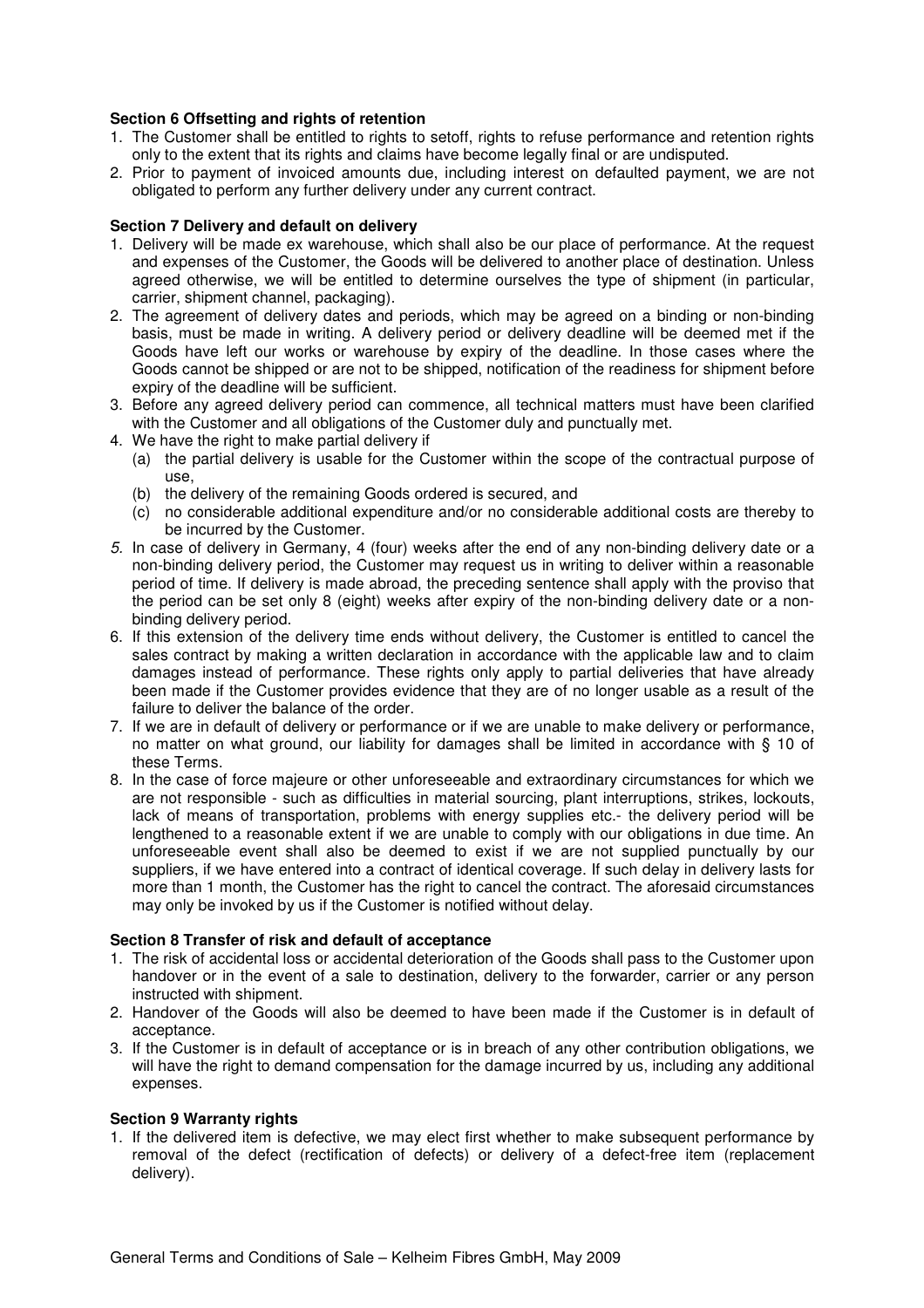- 2. Deviations from the specified properties of the Goods supplied, such as base hue or colour shade, are not regarded as defects unless they result in a major impairment of the usefulness of the products made of these materials. Public statements, puffs or advertisement of the manufacturer or of third parties do not represent a contractual statement of quality of the Goods.
- 3. The Customer must notify us in writing of any obvious defects within 7 days of receipt of the Goods and hidden defects within a period of 7 days after detection of the defect; otherwise any warranty rights will be excluded. The dispatch of such a notification in due time is sufficient for observance of the time limit. The full burden of proof for all aspects of the claim, particularly for the defect itself, for the time when the defect was found and for the timeliness of the letter of complaint, lies with the Customer.
- 4. If the Customer wishes to process or resell the Goods despite visible defects, it must notify us immediately in writing by specifying the defects. Unless agreed otherwise, the Goods will be deemed defect-free if processed or resold.
- 5. The Customer is not granted any extended warranties by us in the legal sense. This does not affect any warranties given by third party manufacturers.
- 6. We guarantee that the Goods delivered do not infringe any German patents. We do not assume any additional liability in respect of patent law.
- 7. Claims of the Customer for damages and/or compensation for futile expenses shall apply only in accordance with § 10 of these Terms and shall otherwise be excluded. If, following failed subsequent performance, the Customer chooses damages, the Goods remain with the Customer if this can be reasonably expected of it.

## **Section 10 Liability limitations**

- 1. Our liability for damages, no matter on what legal basis, especially based on impossibility, default, defective or wrong delivery, breach of contract, breach of obligations in contract negotiations and tort, shall be limited pursuant to this § 10 to the extent that such liability depends on fault.
- 2. We shall be liable to the Customer without limitation for damage caused with intent or gross negligence. In addition, we will also be liable in case of simple negligence, but only
	- (a) without limitation for damage resulting from the violation of the life, body and/or health of another,
	- (b) for damage based on a breach of a material contractual obligation or on the breach of an obligation the fulfilment of which has facilitated the proper implementation of the contract in the first place and on the fulfilment of which the Customer can regularly rely. In such case, however, our liability shall be limited to compensation of the foreseeable damage typically occurring.

The statutory liability based on the mandatory provisions of product liability shall not be limited by this clause.

3. Furthermore, our liability shall be excluded if specific product instructions or recommendations, in particular recommendations or instructions regarding processing or use are disregarded by the Customer, unless the Customer proves that the damage would also have occurred if the product instructions and recommendations had been observed.

## **Section 11 Statute of limitations**

- 1. In deviation from § 438 (1) No. 3 German Civil Code, the general limitation period for claims based on defects as to quality or defects of title shall be one (1) year from delivery. This shall not apply if we have acted with intent.
- 2. However, claims of the Customer to damages and/or compensation for futile expenses in the sense of Section 10 hereof shall become statute-barred exclusively according to the statutory provisions.

## **Section 12 Final clauses**

- 1. The laws of the Federal Republic of Germany shall apply. The provisions of the United Nations Convention on Contracts for the International Sale of Goods (CISG) do not apply.
- 2. If the Customer is a merchant within the meaning of the Commercial Code, our registered office in Kelheim is the exclusive – also international – place of jurisdiction for all disputes arising from this contractual relationship. This also applies if the Customer does not have a general place of jurisdiction in Germany or if the residence or habitual abode is unknown at the time of commencement of legal proceedings.
- 3. We shall be free to deviate from paragraph 2 of this section 12 and choose another place of jurisdiction provided that this is legally permissible.